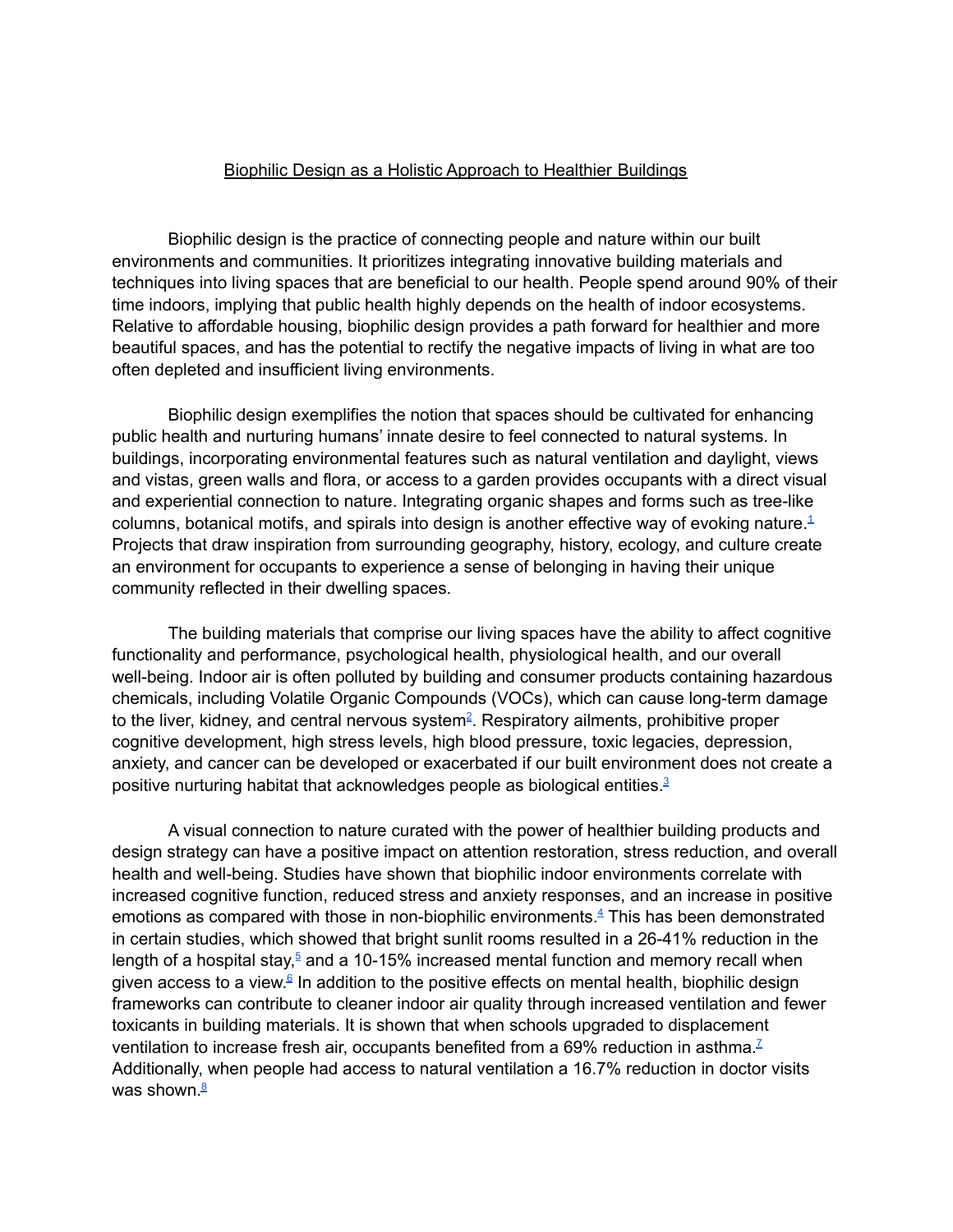Healthier building materials aid in the implementation of biophilic design in a space through multiple facets. Light, air, natural ventilation, sounds, texture, colors, and materials all provide opportunities for building products to embody characteristics of the natural environment. Incorporating minimally processed organic materials such as cork, compressed earth, or clay and lime paints and plasters–into our interior spaces provide residents a visual and tactile connection to nature while also benefiting from low- to zero- VOC building products. Emerging biomaterial markets and products are promising the adoption of more natural materials in our dwelling spaces. Cross laminated timber (CLT) and mass timber–which consist of wooden planks glued together to form structural walls, floors, and beams–offer positive benefits to building occupants in connecting them to exposed wood grain, while contributing to climate resiliency with its inherent carbon-storing properties.<sup>9</sup> Additionally, the rise in research and production of 3-D printed homes could expand the possibilities of incorporating organic shapes and non-linear spaces into our buildings, providing new frontiers for biophilic design in homes, schools, hospitals, and retail spaces.

Green building certifications can play a vital role in contributing to the creation of healthier and biophilic spaces. A renewed interest and a growing path to resource conserving biophilic buildings has been led by the International Living Future Institute and their Living Building Challenge (LBC). In their "deep green" building certification, they require that design and build teams incorporate biophilic design strategies into building projects by looking to their local ecology, climate, and culture for inspiration. Project teams seeking LBC Certification must participate in a day-long workshop dedicated to exploring the potential for biophilic design for their projects, and must result in a framework and plan for addressing how projects will integrate place-based relationships, public art, nature-inspired patterns, and environmental features<sup>10</sup>. WELL Certification, a green building certification focusing on health and wellness in the built environment rewards points for a variety of biophilic design features outlined in their building standard, including occupant access to nature; deliberate restorative spaces; nutrition education; proximity to local food production; and circadian lighting design.<sup>11</sup>

Strategies that uphold equity and fairness should be at the heart of affordable housing, and biophilic design frameworks have the potential to guide building design and construction into spaces that promote occupant and community health. $^{12}$  By looking to green building certifications such as Living Building Challenge and WELL, project teams can have accountability in implementing systems and features that will lead to healthier and more equitable buildings and communities. Biophilic design as a health promotion mechanism can be profoundly beneficial for under-resourced and marginalized communities who are more often living in older, less efficient homes, and are disproportionately exposed to–and have their health impacted by building materials which contain hazardous chemicals. The demonstrated therapeutic benefits resulting from connection to nature, proper daylighting, natural ventilation, and healthier materials could be utilized more readily as strategies to improve indoor air quality and other environmental conditions in affordable housing.